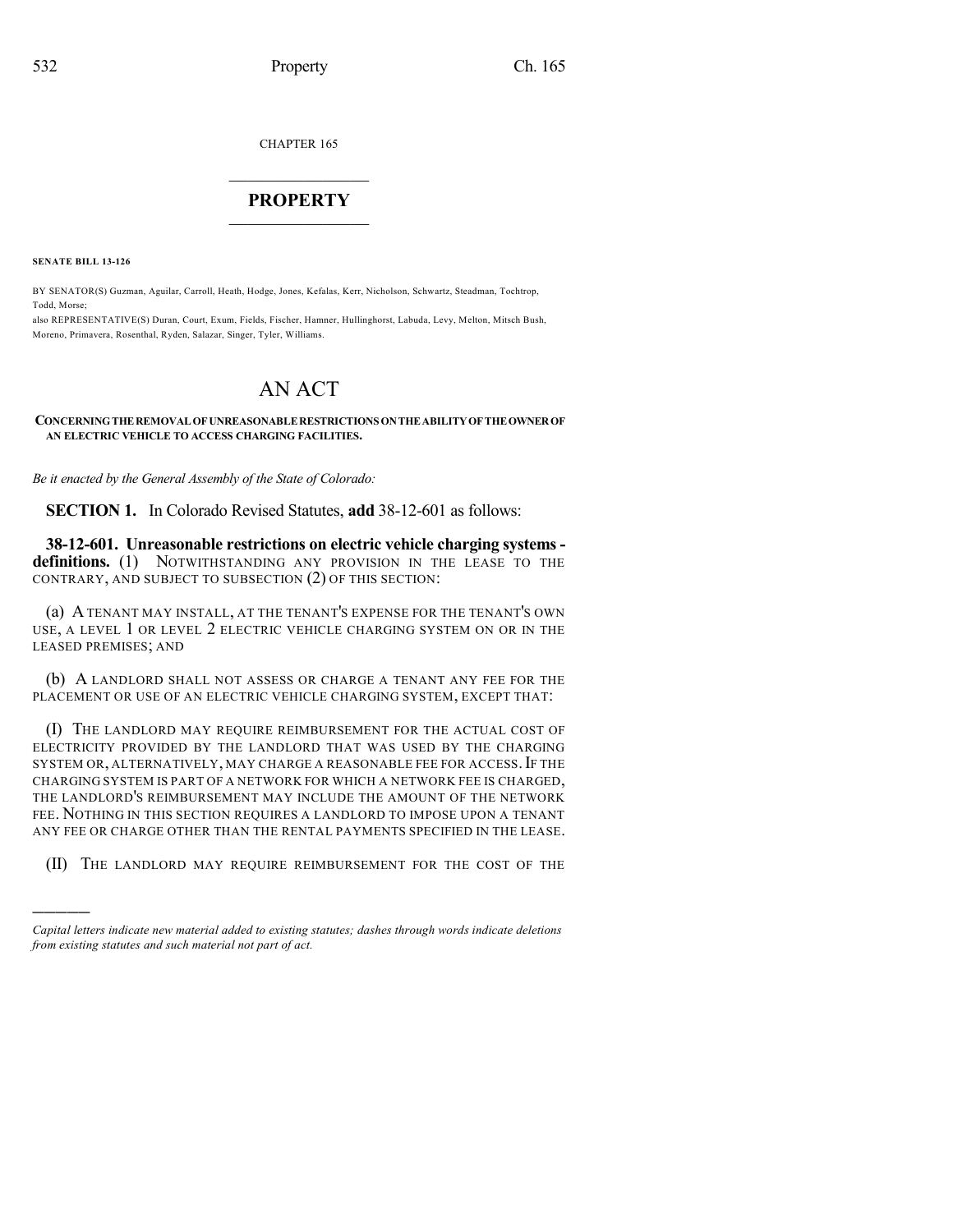## Ch. 165 Property 533

INSTALLATION OF THE CHARGINGSYSTEM,INCLUDING ANY ADDITIONS OR UPGRADES TO EXISTING WIRING DIRECTLY ATTRIBUTABLE TO THE REQUIREMENTS OF THE CHARGING SYSTEM, IF THE LANDLORD PLACES OR CAUSES THE ELECTRIC VEHICLE CHARGING SYSTEM TO BE PLACED AT THE REQUEST OF THE TENANT; AND

(III) IF THE TENANT DESIRES TO PLACE AN ELECTRIC VEHICLE CHARGING SYSTEM IN AN AREA ACCESSIBLE TO OTHER TENANTS, THE LANDLORD MAY ASSESS OR CHARGE THE TENANT A REASONABLE FEE TO RESERVE A SPECIFIC PARKING SPOT IN WHICH TO INSTALL THE CHARGING SYSTEM.

(2) A LANDLORD MAY REQUIRE A TENANT TO COMPLY WITH:

(a) BONA FIDE SAFETY REQUIREMENTS, CONSISTENT WITH AN APPLICABLE BUILDING CODE OR RECOGNIZED SAFETY STANDARD, FOR THE PROTECTION OF PERSONS AND PROPERTY;

(b) A REQUIREMENT THAT THE CHARGING SYSTEM BE REGISTERED WITH THE LANDLORD WITHIN THIRTY DAYS AFTER INSTALLATION; OR

(c) REASONABLE AESTHETIC PROVISIONS THAT GOVERN THE DIMENSIONS, PLACEMENT, OR EXTERNAL APPEARANCE OF AN ELECTRIC VEHICLE CHARGING SYSTEM.

(3) A TENANT MAY PLACE AN ELECTRIC VEHICLE CHARGING SYSTEM IN AN AREA ACCESSIBLE TO OTHER TENANTS IF:

(a) THE CHARGING SYSTEM IS IN COMPLIANCE WITH ALL APPLICABLE REQUIREMENTS ADOPTED PURSUANT TO SUBSECTION (2) OF THIS SECTION; AND

(b) THE TENANT AGREES IN WRITING TO:

(I) COMPLY WITH THE LANDLORD'S DESIGN SPECIFICATIONS FOR THE INSTALLATION OF THE CHARGING SYSTEM;

(II) ENGAGE THE SERVICES OF A DULY LICENSED AND REGISTERED ELECTRICAL CONTRACTOR FAMILIAR WITH THE INSTALLATION AND CODE REQUIREMENTS OF AN ELECTRIC VEHICLE CHARGING SYSTEM; AND

(III) (A) PROVIDE, WITHIN FOURTEEN DAYS AFTER RECEIVING THE LANDLORD'S CONSENT FOR THE INSTALLATION, A CERTIFICATE OF INSURANCE NAMING THE LANDLORD AS AN ADDITIONAL INSURED ON THE TENANT'S RENTERS' INSURANCE POLICY FOR ANY CLAIM RELATED TO THE INSTALLATION, MAINTENANCE, OR USE OF THE SYSTEM OR, AT THE LANDLORD'S OPTION, REIMBURSEMENT TO THE LANDLORD FOR THE ACTUAL COST OF ANY INCREASED INSURANCE PREMIUM AMOUNT ATTRIBUTABLE TO THE SYSTEM, NOTWITHSTANDING ANY PROVISION TO THE CONTRARY IN THE LEASE.

(B) A CERTIFICATE OF INSURANCE UNDER SUB-SUBPARAGRAPH (A) OF THIS SUBPARAGRAPH (III)MUSTBE PROVIDED WITHIN FOURTEEN DAYS AFTER THE TENANT RECEIVES THE LANDLORD'S CONSENT FOR THE INSTALLATION. REIMBURSEMENT FOR AN INCREASED INSURANCE PREMIUM AMOUNT UNDER SUB-SUBPARAGRAPH (A) OF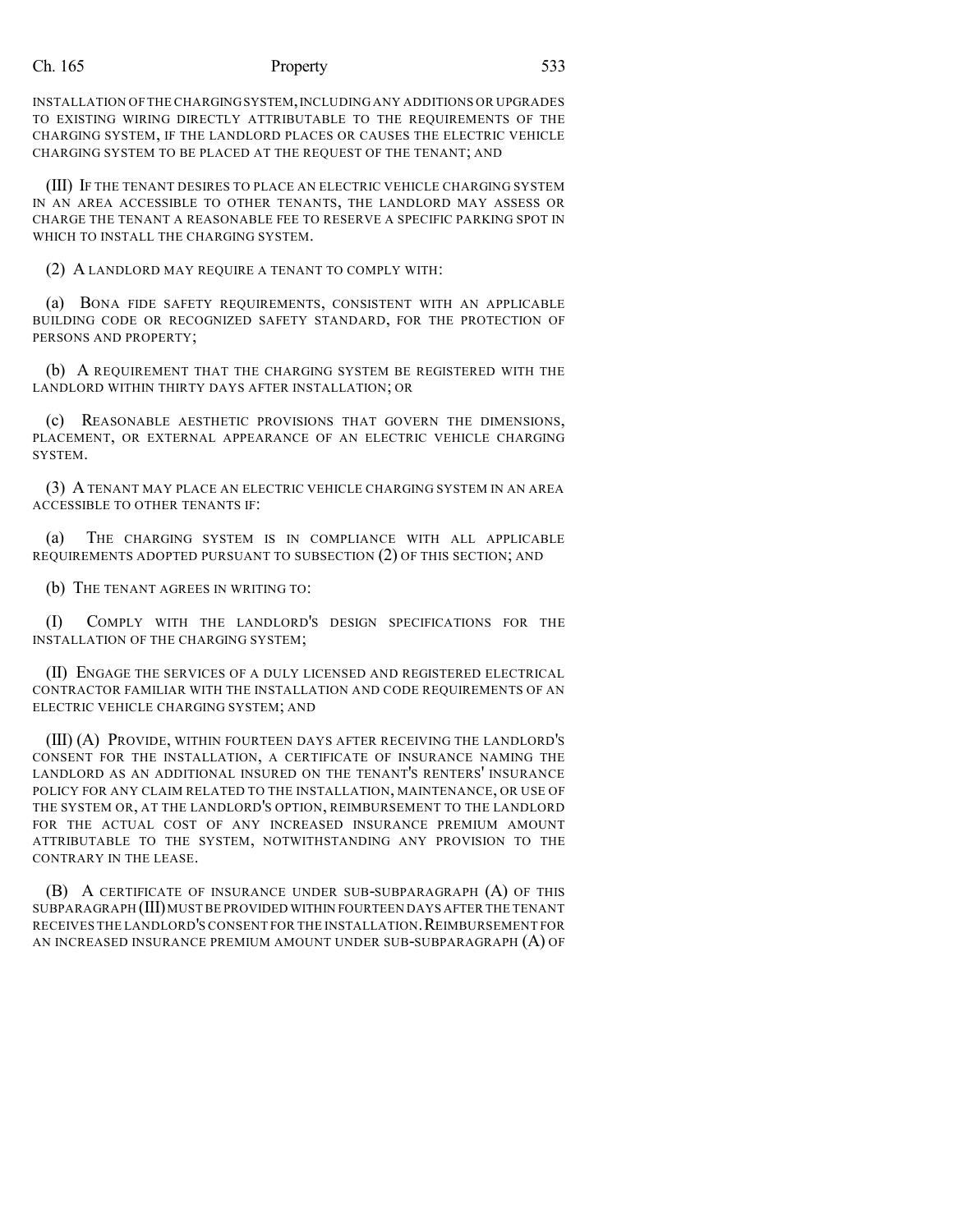THIS SUBPARAGRAPH (III) MUST BE PROVIDED WITHIN FOURTEEN DAYS AFTER THE TENANT RECEIVES THE LANDLORD'S INVOICE FOR THE AMOUNT ATTRIBUTABLE TO THE SYSTEM.

(4) IF THE LANDLORD CONSENTS TO A TENANT'S INSTALLATION OF AN ELECTRIC VEHICLE CHARGING SYSTEM ON PROPERTY ACCESSIBLE TO OTHER TENANTS, INCLUDING A PARKING SPACE, CARPORT, OR GARAGE STALL, THEN, UNLESS OTHERWISE SPECIFIED IN A WRITTEN AGREEMENT WITH THE LANDLORD:

(a) THE TENANT, AND EACH SUCCESSIVE TENANT WITH EXCLUSIVE RIGHTS TO THE AREA WHERE THE CHARGING SYSTEM IS INSTALLED, IS RESPONSIBLE FOR ANY COSTS FOR DAMAGES TO THE CHARGING SYSTEM AND TO ANY OTHER PROPERTY OF THE LANDLORD OR OF ANOTHER TENANT THAT ARISE OR RESULT FROM THE INSTALLATION, MAINTENANCE, REPAIR, REMOVAL, OR REPLACEMENT OF THE CHARGING SYSTEM;

(b) EACH SUCCESSIVE TENANT WITH EXCLUSIVE RIGHTS TO THE AREA WHERE THE CHARGING SYSTEM IS INSTALLED SHALL ASSUME RESPONSIBILITY FOR THE REPAIR, MAINTENANCE,REMOVAL,AND REPLACEMENT OF THE CHARGING SYSTEM UNTIL THE SYSTEM HAS BEEN REMOVED;

(c) THE TENANT AND EACH SUCCESSIVE TENANT WITH EXCLUSIVE RIGHTS TO THE AREA WHERE THE SYSTEM IS INSTALLED SHALL AT ALL TIMES HAVE AND MAINTAIN AN INSURANCE POLICY COVERING THE OBLIGATIONS OF THE TENANT UNDER THIS SUBSECTION (4) AND SHALL NAME THE LANDLORD AS AN ADDITIONAL INSURED UNDER THE POLICY; AND

(d) THE TENANT AND EACH SUCCESSIVE TENANT WITH EXCLUSIVE RIGHTS TO THE AREA WHERE THE SYSTEM IS INSTALLED IS RESPONSIBLE FOR REMOVING THE SYSTEM IF REASONABLY NECESSARY OR CONVENIENT FOR THE REPAIR, MAINTENANCE, OR REPLACEMENT OF ANY PROPERTY OF THE LANDLORD, WHETHER OR NOT LEASED TO ANOTHER TENANT.

(5) ACHARGING SYSTEM INSTALLED AT THE TENANT'S COST IS PROPERTY OF THE TENANT. UPON TERMINATION OF THE LEASE, IF THE CHARGING SYSTEM IS REMOVABLE, THE TENANT MAY EITHER REMOVE IT OR SELL IT TO THE LANDLORD OR ANOTHER TENANT FOR AN AGREED PRICE. NOTHING IN THIS SUBSECTION (5) REQUIRES THE LANDLORD OR ANOTHER TENANT TO PURCHASE THE CHARGING SYSTEM.

(6) AS USED IN THIS SECTION:

(a) "ELECTRIC VEHICLE CHARGING SYSTEM" OR "CHARGING SYSTEM" MEANS A DEVICE THAT IS USED TO PROVIDE ELECTRICITY TO A PLUG-IN ELECTRIC VEHICLE OR PLUG-IN HYBRID VEHICLE, IS DESIGNED TO ENSURE THAT A SAFE CONNECTION HAS BEEN MADE BETWEEN THE ELECTRIC GRID AND THE VEHICLE, AND IS ABLE TO COMMUNICATE WITH THE VEHICLE'S CONTROL SYSTEM SO THAT ELECTRICITY FLOWS AT AN APPROPRIATE VOLTAGE AND CURRENT LEVEL. AN ELECTRIC VEHICLE CHARGING SYSTEM MAY BE WALL-MOUNTED OR PEDESTAL STYLE,AND MAY PROVIDE MULTIPLE CORDS TO CONNECT WITH ELECTRIC VEHICLES. AN ELECTRIC VEHICLE CHARGING SYSTEM MUST BE CERTIFIED BY UNDERWRITERS LABORATORIES OR AN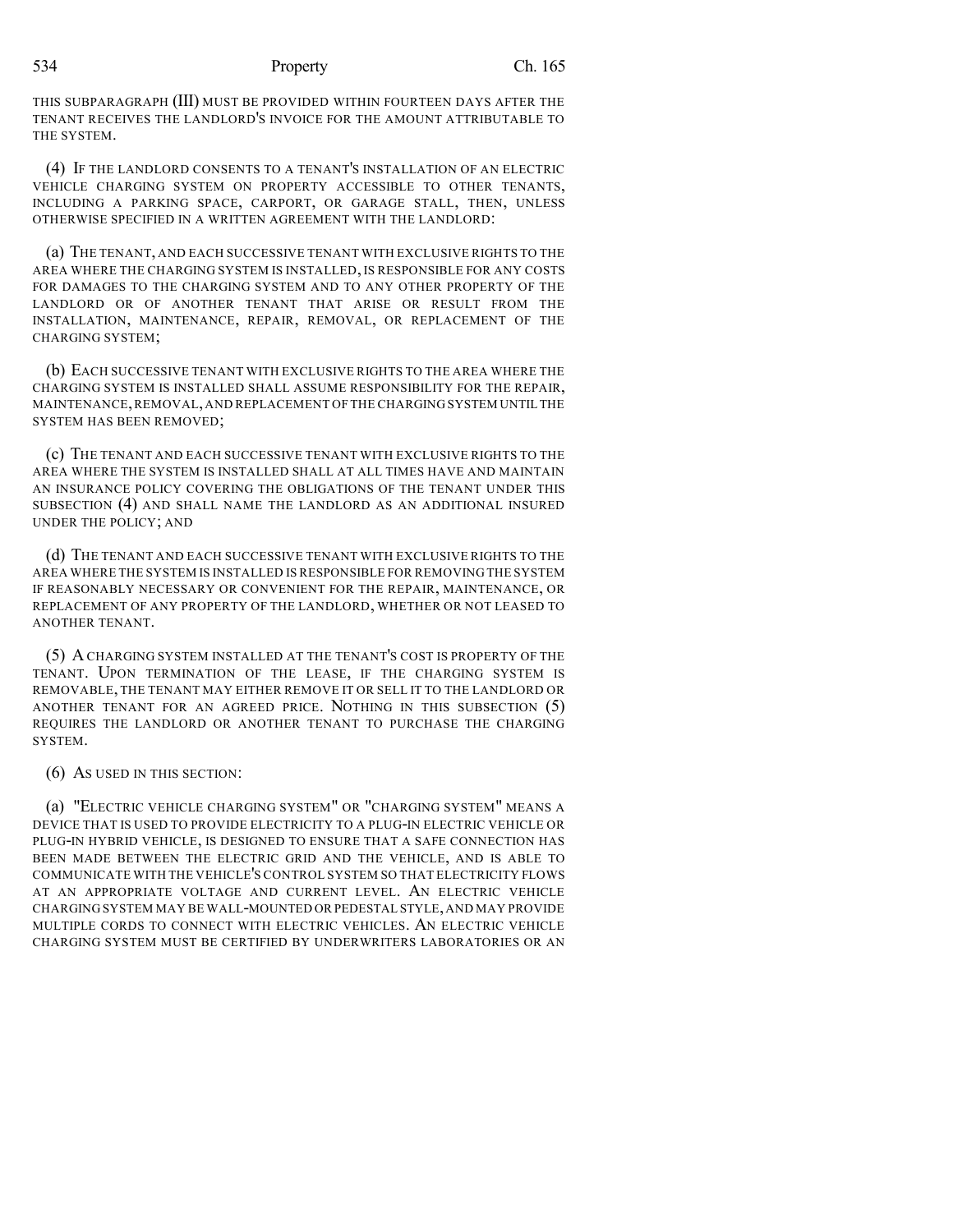### Ch. 165 Property 535

EQUIVALENT CERTIFICATION, AND MUST COMPLY WITH THE CURRENT VERSION OF ARTICLE 625 OF THE NATIONAL ELECTRICAL CODE.

(b) "LEVEL 1" MEANS A CHARGING SYSTEM THAT PROVIDES CHARGING THROUGH A ONE-HUNDRED-TWENTY VOLT AC PLUG WITH A CORD CONNECTOR THAT MEETS THE SAE INTERNATIONAL J1772 STANDARD OR A SUCCESSOR STANDARD.

(c) "LEVEL 2" MEANS A CHARGING SYSTEM THAT PROVIDES CHARGING THROUGH A TWO-HUNDRED-EIGHT TO TWO-HUNDRED-FORTY VOLT AC PLUG WITH A CORD CONNECTOR THAT MEETS THE SAE INTERNATIONAL J1772 STANDARD OR A SUCCESSOR STANDARD.

(7) THIS SECTION APPLIES ONLY TO RESIDENTIAL RENTAL PROPERTIES.

**SECTION 2.** In Colorado Revised Statutes, **add** 38-33.3-106.8 as follows:

**38-33.3-106.8.Unreasonable restrictionsonelectricvehicle chargingsystems - legislative declaration - definitions.** (1) THE GENERAL ASSEMBLY FINDS, DETERMINES, AND DECLARES THAT:

(a) THE WIDESPREAD USE OF PLUG-IN ELECTRIC VEHICLES CAN DRAMATICALLY IMPROVE ENERGY EFFICIENCY AND AIR QUALITY FOR ALL COLORADANS, AND SHOULD BE ENCOURAGED WHEREVER POSSIBLE;

(b) MOST HOMES IN COLORADO, INCLUDING THE VAST MAJORITY OF NEW HOMES, ARE IN COMMON INTEREST COMMUNITIES;

(c) THE PRIMARY PURPOSE OF THIS SECTION IS TO ENSURE THAT COMMON INTEREST COMMUNITIES PROVIDE THEIR RESIDENTS WITH AT LEAST A MEANINGFUL OPPORTUNITY TO TAKE ADVANTAGE OF THE AVAILABILITY OF PLUG-IN ELECTRIC VEHICLES RATHER THAN CREATE ARTIFICIAL RESTRICTIONS ON THE ADOPTION OF THIS PROMISING TECHNOLOGY; AND

(d) THE GENERAL ASSEMBLY ENCOURAGES COMMON INTEREST COMMUNITIES NOT ONLY TO ALLOW ELECTRIC VEHICLE CHARGING STATIONS IN ACCORDANCE WITH THIS SECTION, BUT ALSO TO APPLY FOR GRANTS FROM THE ELECTRIC VEHICLE GRANT FUND, CREATED IN SECTION 24-38.5-103, C.R.S., OR OTHERWISE FUND THE INSTALLATION OF CHARGING STATIONS ON COMMON PROPERTY AS AN AMENITY FOR RESIDENTS AND GUESTS.

(2) NOTWITHSTANDINGANY PROVISION IN THE DECLARATION,BYLAWS,OR RULES AND REGULATIONS OF THE ASSOCIATION TO THE CONTRARY, AND EXCEPT AS PROVIDED IN SUBSECTION (3) OR (3.5) OF THIS SECTION, AN ASSOCIATION SHALL NOT:

(a) PROHIBIT A UNIT OWNER FROM USING, OR INSTALLING AT THE UNIT OWNER'S EXPENSE FOR THE UNIT OWNER'S OWN USE, A LEVEL 1 OR LEVEL 2ELECTRIC VEHICLE CHARGING SYSTEM ON OR IN A UNIT; OR

(b) ASSESS OR CHARGE A UNIT OWNER ANY FEE FOR THE PLACEMENT OR USE OF AN ELECTRIC VEHICLE CHARGING SYSTEM ON OR IN THE UNIT OWNER'S UNIT;EXCEPT THAT THE ASSOCIATION MAY REQUIRE REIMBURSEMENT FOR THE ACTUAL COST OF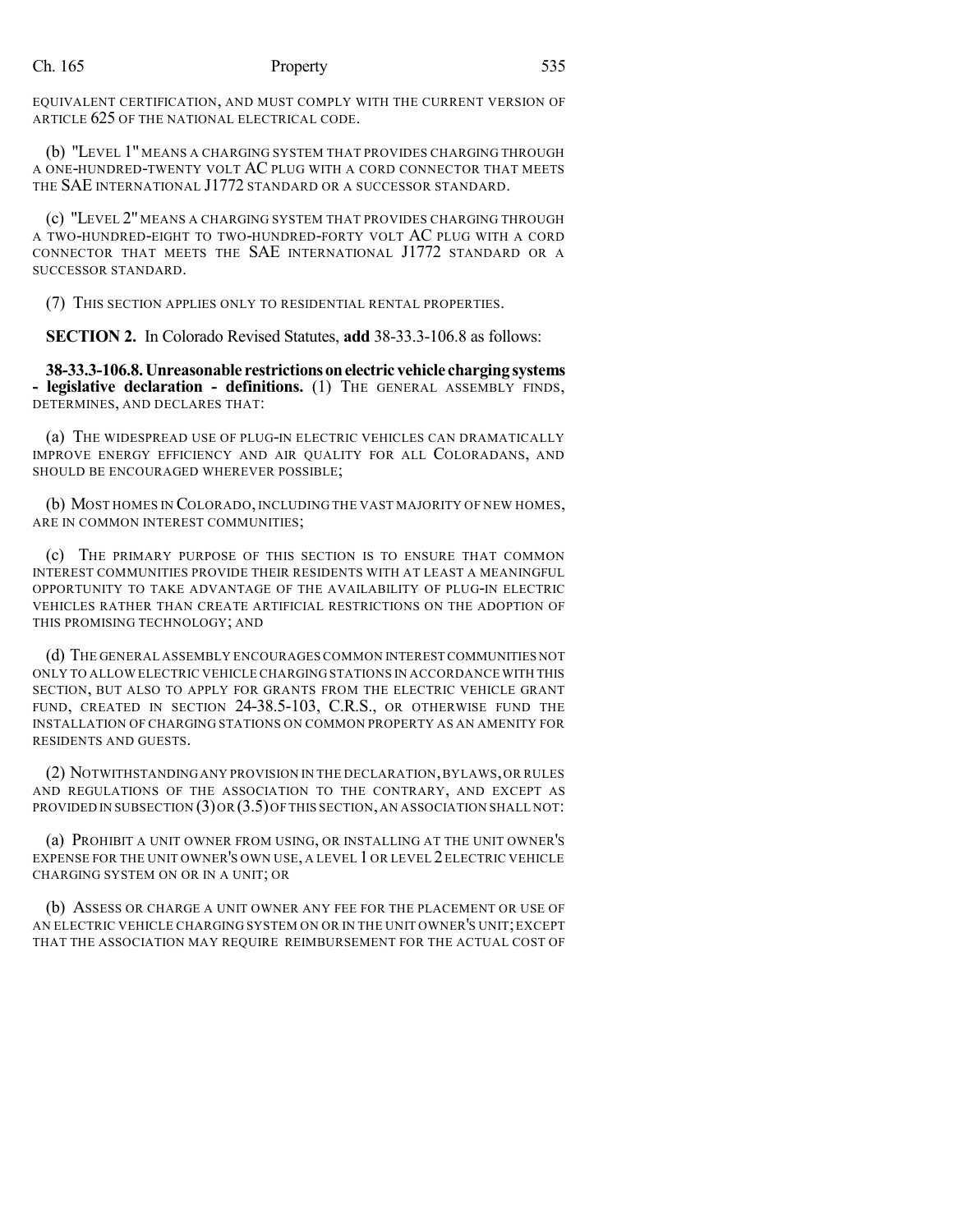### 536 Property Ch. 165

ELECTRICITY PROVIDED BY THE ASSOCIATION THAT WAS USED BY THE CHARGING SYSTEM OR, ALTERNATIVELY, MAY CHARGE A REASONABLE FEE FOR ACCESS. IF THE CHARGING SYSTEM IS PART OF A NETWORK FOR WHICH A NETWORK FEE IS CHARGED, THE ASSOCIATION'S REIMBURSEMENT MAY INCLUDE THE AMOUNT OF THE NETWORK FEE. NOTHING IN THIS SECTION REQUIRES AN ASSOCIATION TO IMPOSE UPON A UNIT OWNER ANY FEE OR CHARGE OTHER THAN THE REGULAR ASSESSMENTS SPECIFIED IN THE DECLARATION, BYLAWS, OR RULES AND REGULATIONS OF THE ASSOCIATION.

(3) SUBSECTION (2) OF THIS SECTION DOES NOT APPLY TO:

(a) BONA FIDE SAFETY REQUIREMENTS, CONSISTENT WITH AN APPLICABLE BUILDING CODE OR RECOGNIZED SAFETY STANDARD, FOR THE PROTECTION OF PERSONS AND PROPERTY;

(b) A REQUIREMENT THAT THE CHARGING SYSTEM BE REGISTERED WITH THE ASSOCIATION WITHIN THIRTY DAYS AFTER INSTALLATION; OR

(c) REASONABLE AESTHETIC PROVISIONS THAT GOVERN THE DIMENSIONS, PLACEMENT, OR EXTERNAL APPEARANCE OF AN ELECTRIC VEHICLE CHARGING SYSTEM.

(3.5) THIS SECTION DOES NOT APPLY TO A UNIT, OR THE OWNER THEREOF, IF THE UNIT IS A TIME SHARE UNIT, AS DEFINED IN SECTION 38-33-110 (7).

(4) AN ASSOCIATION SHALL CONSENT TO A UNIT OWNER'S PLACEMENT OF AN ELECTRIC VEHICLE CHARGING SYSTEM ON A LIMITED COMMON ELEMENT PARKING SPACE,CARPORT, OR GARAGE OWNED BY THE UNIT OWNER OR OTHERWISE ASSIGNED TO THE OWNER IN THE DECLARATION OR OTHER RECORDED DOCUMENT IF:

(a) NOTWITHSTANDING ANY EXISTING BAN ON ELECTRIC VEHICLE CHARGING SYSTEMS,THE SYSTEM OTHERWISE COMPLIES WITH THE DECLARATION,BYLAWS,AND RULES AND REGULATIONS OF THE ASSOCIATION; AND

(b) THE UNIT OWNER AGREES IN WRITING TO:

(I) COMPLY WITH THE ASSOCIATION'S DESIGN SPECIFICATIONS FOR THE INSTALLATION OF THE SYSTEM;

(II) ENGAGE THE SERVICES OF A DULY LICENSED AND REGISTERED ELECTRICAL CONTRACTOR FAMILIAR WITH THE INSTALLATION AND CODE REQUIREMENTS OF AN ELECTRIC VEHICLE CHARGING SYSTEM;

(III) BEAR THE EXPENSE OF INSTALLATION, INCLUDING COSTS TO RESTORE ANY COMMON ELEMENTS DISTURBED IN THE PROCESS OF INSTALLING THE SYSTEM; AND

(IV)(A) PROVIDE,WITHIN THE TIME SPECIFIED IN SUB-SUBPARAGRAPH (B)OF THIS SUBPARAGRAPH (IV), A CERTIFICATE OF INSURANCE NAMING THE ASSOCIATION AS AN ADDITIONAL INSURED ON THE HOMEOWNER'S INSURANCE POLICY FOR ANY CLAIM RELATED TO THE INSTALLATION, MAINTENANCE, OR USE OF THE SYSTEM OR, IF THE SYSTEM IS LOCATED ON A COMMON ELEMENT,REIMBURSEMENT TO THE ASSOCIATION FOR THE ACTUAL COST OF ANY INCREASED INSURANCE PREMIUM AMOUNT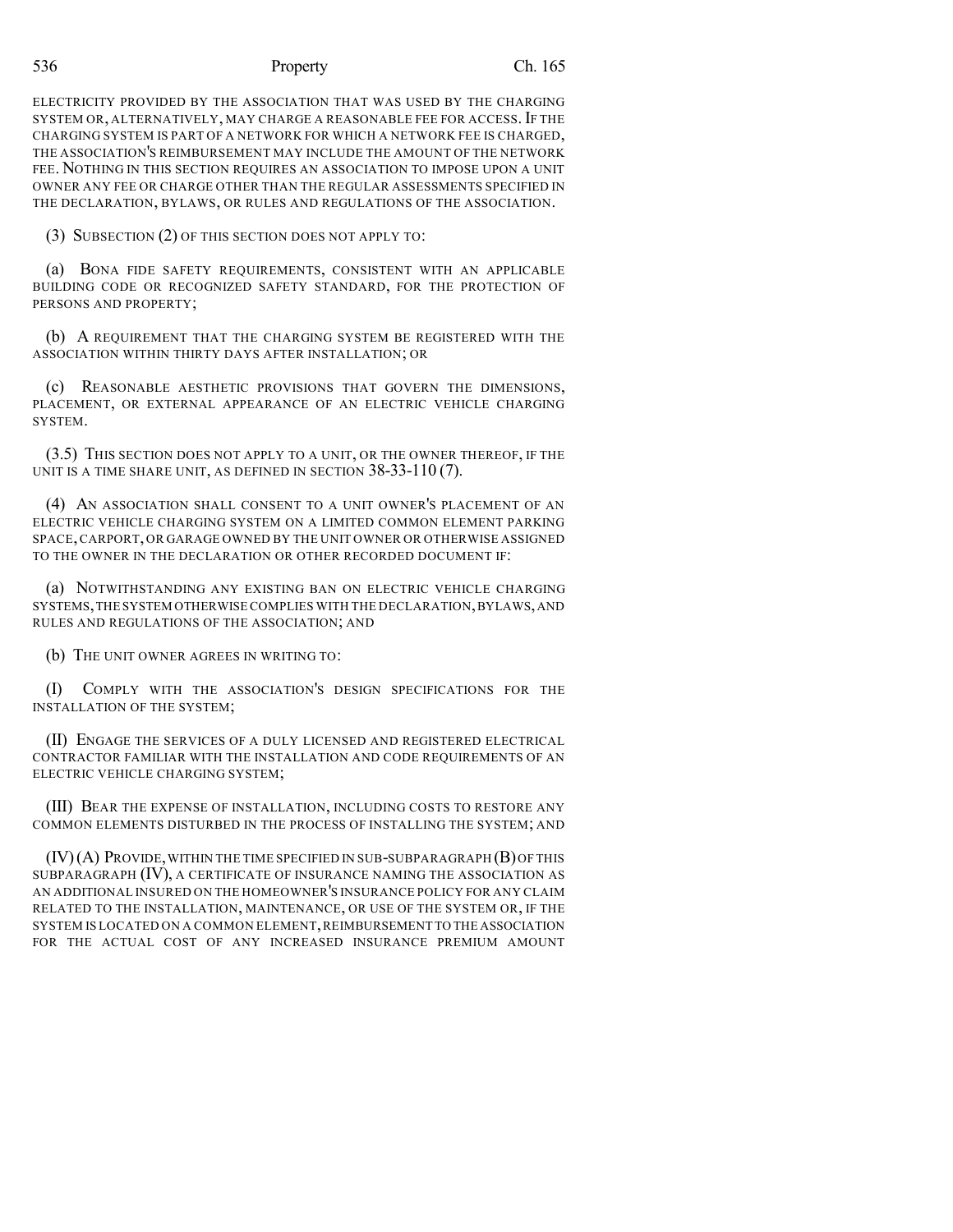## Ch. 165 Property 537

ATTRIBUTABLE TO THE SYSTEM, NOTWITHSTANDING ANY PROVISION TO THE CONTRARY IN THE ASSOCIATION'S DECLARATION, BYLAWS, OR RULES AND REGULATIONS.

(B) A CERTIFICATE OF INSURANCE UNDER SUB-SUBPARAGRAPH (A) OF THIS SUBPARAGRAPH (IV) MUST BE PROVIDED WITHIN FOURTEEN DAYS AFTER THE UNIT OWNER RECEIVES THE ASSOCIATION'S CONSENT FOR THE INSTALLATION. REIMBURSEMENT FOR AN INCREASED INSURANCE PREMIUM AMOUNT UNDER SUB-SUBPARAGRAPH (A) OF THIS SUBPARAGRAPH (IV) MUST BE PROVIDED WITHIN FOURTEEN DAYS AFTER THE UNIT OWNER RECEIVES THE ASSOCIATION'S INVOICE FOR THE AMOUNT ATTRIBUTABLE TO THE SYSTEM.

(5) IF THE ASSOCIATION CONSENTS TO A UNIT OWNER'S INSTALLATION OF AN ELECTRIC VEHICLE CHARGING SYSTEM ON A LIMITED COMMON ELEMENT, INCLUDING A PARKING SPACE, CARPORT, OR GARAGE STALL, THEN, UNLESS OTHERWISE SPECIFIED IN A WRITTEN CONTRACT OR IN THE DECLARATION, BYLAWS, OR RULES AND REGULATIONS OF THE ASSOCIATION:

(a) THE UNIT OWNER, AND EACH SUCCESSIVE UNIT OWNER WITH EXCLUSIVE RIGHTS TO THE LIMITED COMMON ELEMENT WHERE THE CHARGING SYSTEM IS INSTALLED, IS RESPONSIBLE FOR ANY COSTS FOR DAMAGES TO THE SYSTEM, ANY OTHER LIMITED COMMON ELEMENT OR GENERAL COMMON ELEMENT OF THE COMMON INTEREST COMMUNITY, AND ANY ADJACENT UNITS, GARAGE STALLS, CARPORTS, OR PARKING SPACES THAT ARISE OR RESULT FROM THE INSTALLATION, MAINTENANCE, REPAIR, REMOVAL, OR REPLACEMENT OF THE SYSTEM;

(b) EACH SUCCESSIVE UNIT OWNER WITH EXCLUSIVE RIGHTS TO THE LIMITED COMMON ELEMENT SHALL ASSUME RESPONSIBILITY FOR THE REPAIR,MAINTENANCE, REMOVAL, AND REPLACEMENT OF THE CHARGING SYSTEM UNTIL THE SYSTEM HAS BEEN REMOVED;

(c) THE UNIT OWNER AND EACH SUCCESSIVE UNIT OWNER WITH EXCLUSIVE RIGHTS TO THE LIMITED COMMON ELEMENT SHALL AT ALL TIMES HAVE AND MAINTAIN AN INSURANCE POLICY COVERING THE OBLIGATIONS OF THE UNIT OWNER UNDER THIS SUBSECTION (5), IS SUBJECT TO ALL OBLIGATIONS SPECIFIED UNDER SUBPARAGRAPH (IV) OF PARAGRAPH (a) OF SUBSECTION (4) OF THIS SECTION, AND SHALL NAME THE ASSOCIATION AS AN ADDITIONAL INSURED UNDER THE POLICY; AND

(d) THE UNIT OWNER AND EACH SUCCESSIVE UNIT OWNER WITH EXCLUSIVE RIGHTS TO THE LIMITED COMMON ELEMENT IS RESPONSIBLE FOR REMOVING THE SYSTEM IF REASONABLY NECESSARY OR CONVENIENT FOR THE REPAIR, MAINTENANCE,OR REPLACEMENT OF THE LIMITED COMMON ELEMENTS OR GENERAL COMMON ELEMENTS OF THE COMMON INTEREST COMMUNITY.

(6) ACHARGING SYSTEM INSTALLED AT THE UNIT OWNER'S COST IS PROPERTY OF THE UNIT OWNER. UPON SALE OF THE UNIT, IF THE CHARGING SYSTEM IS REMOVABLE, THE UNIT OWNER MAY EITHER REMOVE IT OR SELL IT TO THE BUYER OF THE UNIT OR TO THE ASSOCIATION FOR AN AGREED PRICE. NOTHING IN THIS SUBSECTION (6) REQUIRES THE BUYER OR THE ASSOCIATION TO PURCHASE THE CHARGING SYSTEM.